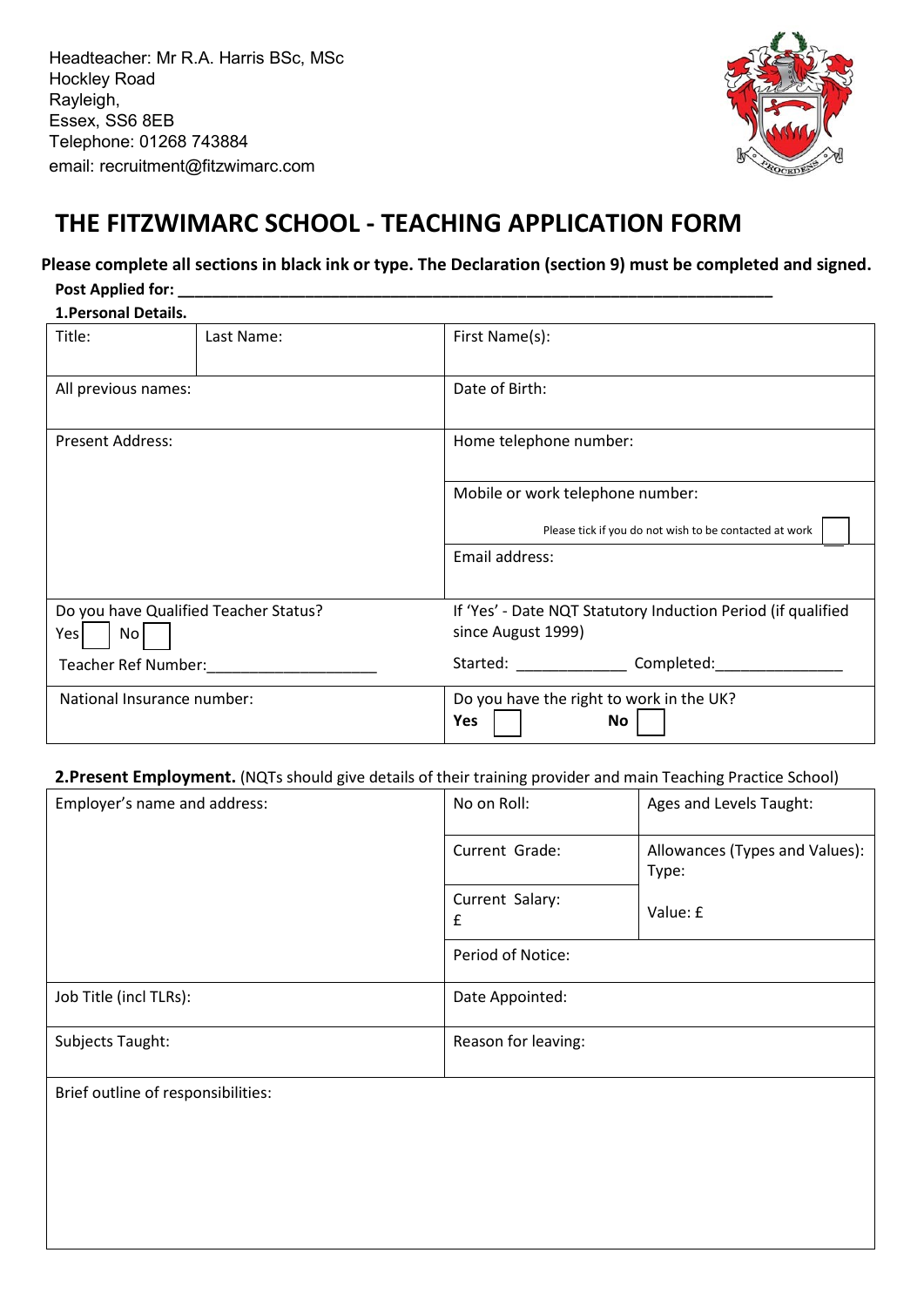**3.Previous employment.** Please include all full time and part time positions. Please list most recent first. Continue on a separate sheet if necessary.

| <b>Job Title</b> | Name & address of | No.        | F/T<br>or<br>P/T | <b>Dates</b>    |               | Grade | Salary &          | <b>Reason for</b> |
|------------------|-------------------|------------|------------------|-----------------|---------------|-------|-------------------|-------------------|
|                  | School/employer   | on<br>roll |                  | From<br>(MM/YY) | To<br>(MM/YY) |       | <b>Allowances</b> | leaving           |
|                  |                   |            |                  |                 |               |       |                   |                   |
|                  |                   |            |                  |                 |               |       |                   |                   |
|                  |                   |            |                  |                 |               |       |                   |                   |
|                  |                   |            |                  |                 |               |       |                   |                   |
|                  |                   |            |                  |                 |               |       |                   |                   |
|                  |                   |            |                  |                 |               |       |                   |                   |
|                  |                   |            |                  |                 |               |       |                   |                   |
|                  |                   |            |                  |                 |               |       |                   |                   |

**4.Breaks in Employment History.** If you have had any breaks in employment, give details of these periods and your activities during these times e.g. unemployment, career break, voluntary work, training etc.

| <b>From</b> | <u>To</u> |  |
|-------------|-----------|--|
|             |           |  |
|             |           |  |
|             |           |  |
|             |           |  |

**5.Education** Please list most recent first. Please continue on a separate sheet, if necessary.

| School/College/<br>University/ Educational<br>Establishment | Date          |             | Qualification/subject obtained and awarding body | Grade/ |
|-------------------------------------------------------------|---------------|-------------|--------------------------------------------------|--------|
|                                                             | From<br>MM/YY | To<br>MM/YY |                                                  | level  |
|                                                             |               |             |                                                  |        |
|                                                             |               |             |                                                  |        |
|                                                             |               |             |                                                  |        |
|                                                             |               |             |                                                  |        |
|                                                             |               |             |                                                  |        |
|                                                             |               |             |                                                  |        |
|                                                             |               |             |                                                  |        |
|                                                             |               |             |                                                  |        |

**6.Other relevant training and development activities.** Please include details of relevant professional or

personal development completed in the past five years. Please list most recent first. Continue on a separate sheet(s), if necessary.

| <b>Name of Course</b> | <b>Organising Body</b> | <b>Brief Description of course content</b> | Date(s) |
|-----------------------|------------------------|--------------------------------------------|---------|
|                       |                        |                                            |         |
|                       |                        |                                            |         |
|                       |                        |                                            |         |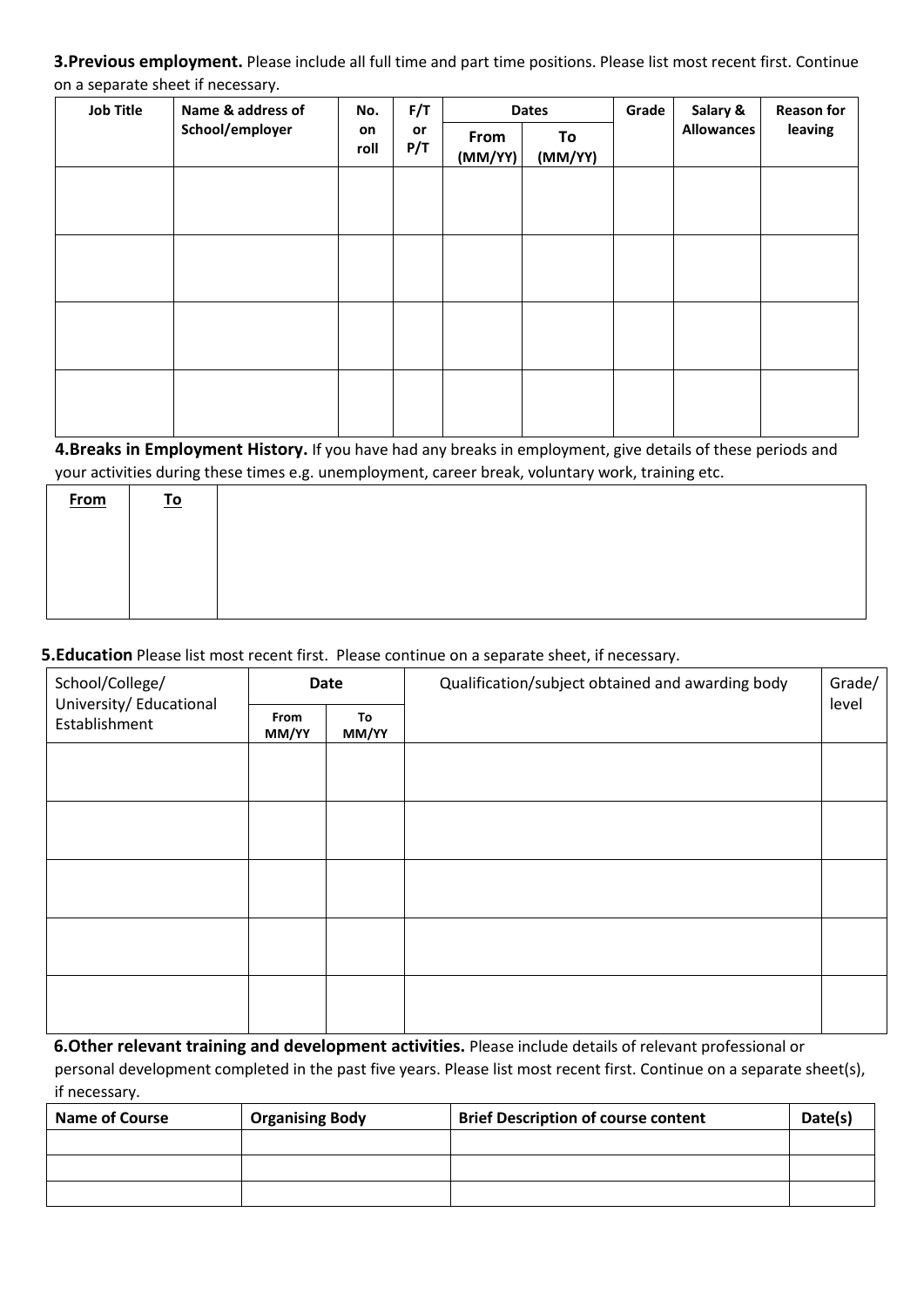# **7.Statement in support of your application**

Please use the person specification as a prompt to describe the experience, skills, competencies and qualifications that make you suitable for this job. These may have been gained from your work experience, any voluntary or community work or any other organisation you may have been involved with. You should ensure that any information submitted reflects your experience relating to the competencies that are detailed in the Person Specification (please continue on a separate sheet if necessary).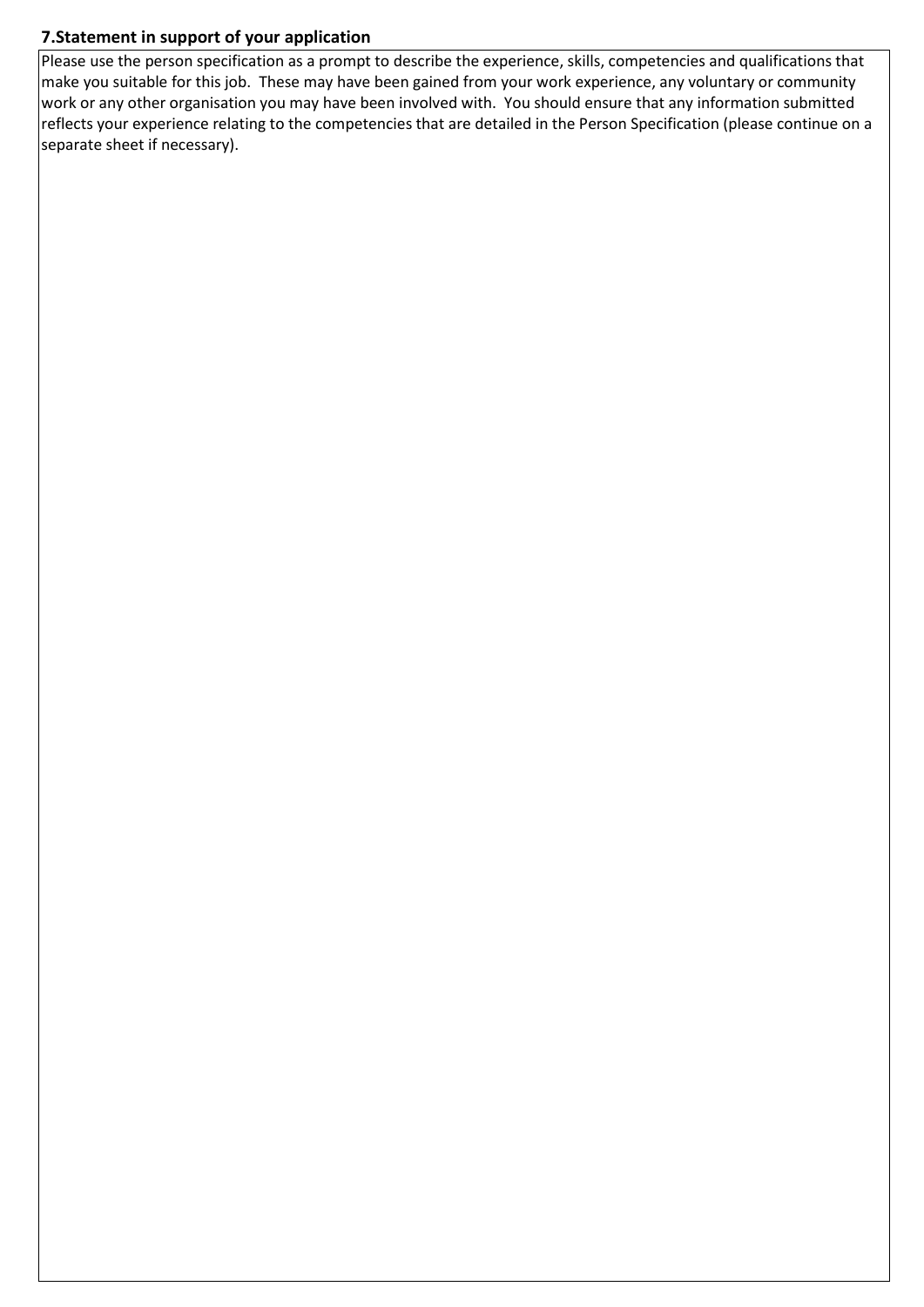#### **8. References**

Please give the names and addresses of your two most recent employers (if applicable). Your current or most recent Headteacher should be your first referee (or training provider for NQTs). If you are unable to do this, please clearly outline who your referees are. **Applicants must ensure referees consent to being contacted (by post/email) and for reference information to be held for a period of 6 months. Please note references will be requested short‐listed candidates prior to interview**. The School may contact other previous employers for a reference with your consent. References will not be accepted from relatives or from people writing solely in the capacity of friends.

| Full Name:                                                                | Full Name:                                  |  |  |  |
|---------------------------------------------------------------------------|---------------------------------------------|--|--|--|
| Job Title:                                                                | Job Title:                                  |  |  |  |
| Address:                                                                  | Address:                                    |  |  |  |
|                                                                           |                                             |  |  |  |
| Telephone Number:                                                         | Telephone Number:                           |  |  |  |
| <b>Email Address:</b>                                                     | Email Address:                              |  |  |  |
| Relationship between referee and applicant:                               | Relationship between referee and applicant: |  |  |  |
| Period of time applicant known to referee:                                | Period of time applicant known to referee:  |  |  |  |
| If either of your referees know you by another name, please give details: |                                             |  |  |  |

#### **8. Close Personal Relationships**

Are you a relative or partner, or do you have a close working relationship with, any employee or Governor of the school? If 'YES' please provide details.

#### **YES** ☐ **No** ☐ \_\_\_\_\_\_\_\_\_\_\_\_\_\_\_\_\_\_\_\_\_\_\_\_\_\_\_\_\_\_\_\_\_\_\_\_\_\_\_\_\_\_\_\_\_\_\_\_\_\_\_\_\_\_\_\_\_\_\_

Failure to declare such a relationship may disqualify you. Canvassing of Governors or Senior Staff Members by or on your behalf is not allowed.

#### **9. Declaration.**

**Please read the following statements and information relating to the application carefully. By submitting this form and ticking the box below you are certifying that the information supplied is accurate and confirming that the declarations made are true to the best of your knowledge. Any false information will result in the withdrawal of any offer of employment or in the event of employment, in disciplinary investigation by the school, and is likely to result in dismissal.**

#### **Declaration**

☐ **I certify that the information I have supplied on this form is accurate and true to the best of my knowledge.**

#### **Disclosure of Criminal Convictions**

Preferred candidates will be asked to complete a Self-Disclosure Form (SD2) to disclose whether they have:

- Any unspent conditional cautions or convictions under the Rehabilitation of Offenders Act 1974; or
- Any adult cautions (simple or conditional) or spent convictions that are not protected as defined by the Rehabilitation of Offenders Act 1974 (Exceptions) Order 1975 (Amendment) (England and Wales) Order 2020.

The amendments to the Rehabilitation of Offenders Act 1974 (Exceptions) Order 1975 (2013 and 2020) provides that when applying for certain jobs and activities, certain convictions and cautions are considered 'protected'. This means that they do not need to be disclosed to employers, and if they are disclosed, employers cannot take them into account. Guidance notes are available to accompany the SD2 form to assist candidates with information which must be disclosed. Any information disclosed will be treated in the strictest confidence.

Where appropriate for the role, a disclosure/status check will be sought from the Disclosure and Barring Service (DBS) in the event of a successful application. A person's criminal record will not in itself be a bar to obtaining employment, save in the case of management positions where a S128 Direction issued by the Secretary of State will prohibit employment.